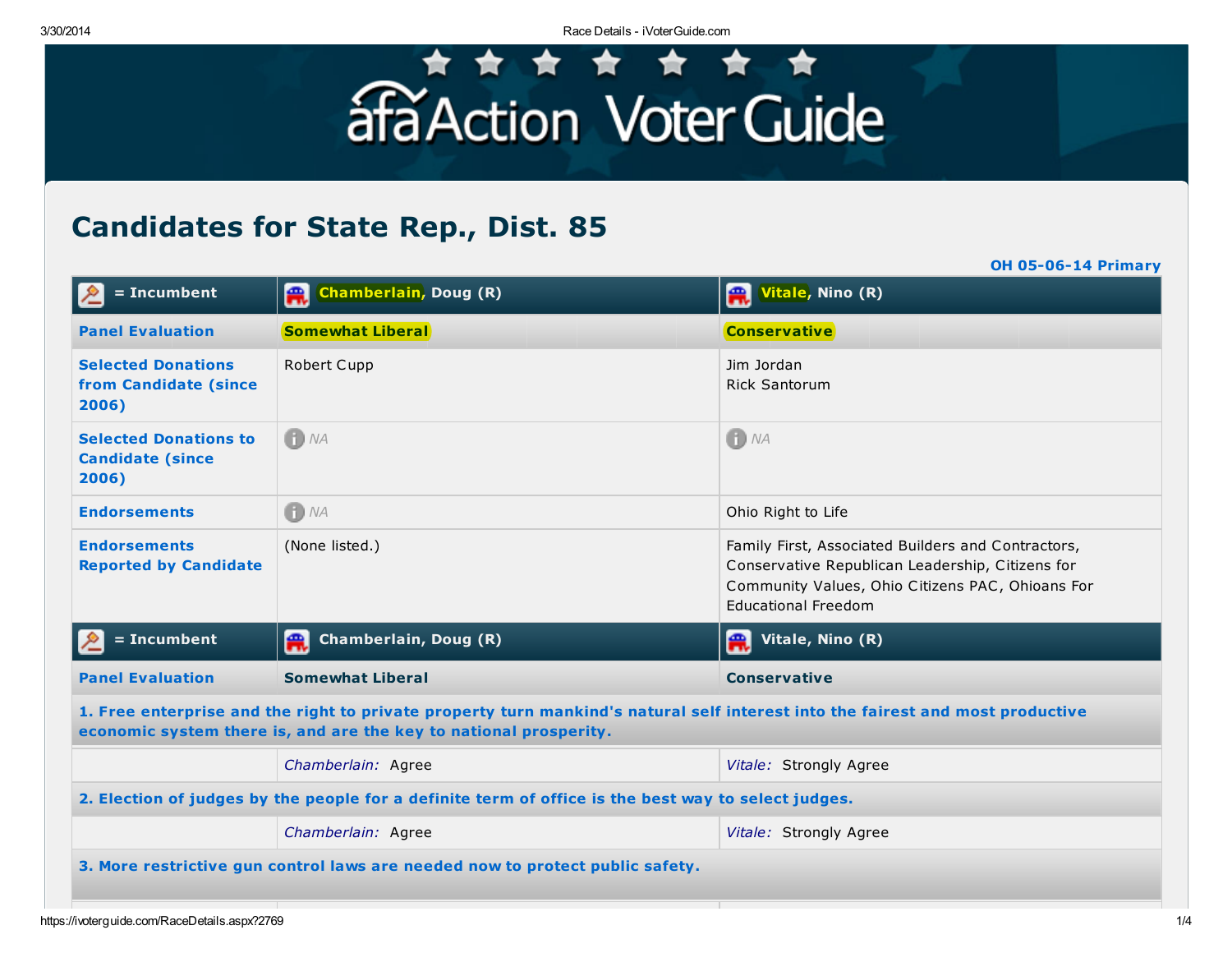|                                                                                                                                                                                                | Chamberlain: Disagree                                                                                            | Vitale: Strongly Disagree |  |  |
|------------------------------------------------------------------------------------------------------------------------------------------------------------------------------------------------|------------------------------------------------------------------------------------------------------------------|---------------------------|--|--|
| 4. Efforts to bring Islamic law (shariah) to America do not pose a threat to our country and its Constitution.                                                                                 |                                                                                                                  |                           |  |  |
|                                                                                                                                                                                                | Chamberlain: Neutral                                                                                             | Vitale: Strongly Disagree |  |  |
| 5. Government should enforce laws designed to protect the border and to prevent illegal entry of persons into the country.                                                                     |                                                                                                                  |                           |  |  |
|                                                                                                                                                                                                | Chamberlain: Agree                                                                                               | Vitale: Strongly Agree    |  |  |
| 6. People should be able to vote without photo identification.                                                                                                                                 |                                                                                                                  |                           |  |  |
|                                                                                                                                                                                                | Chamberlain: Disagree                                                                                            | Vitale: Strongly Disagree |  |  |
| 7. Human life begins at conception and deserves legal protection at every stage until natural death.                                                                                           |                                                                                                                  |                           |  |  |
|                                                                                                                                                                                                | Chamberlain: Agree                                                                                               | Vitale: Strongly Agree    |  |  |
| 8. Marriage is a union of one man and one woman. No government has the authority to alter this definition.                                                                                     |                                                                                                                  |                           |  |  |
|                                                                                                                                                                                                | Chamberlain: Agree                                                                                               | Vitale: Strongly Agree    |  |  |
| 9. The Affordable Care Act (Obamacare) should be repealed by Congress.                                                                                                                         |                                                                                                                  |                           |  |  |
|                                                                                                                                                                                                | Chamberlain: Agree                                                                                               | Vitale: Strongly Agree    |  |  |
| 10. There should be a strict constitutional spending limit for state and local governments that would tie the rate of spending to the<br>rate of population growth plus the rate of inflation. |                                                                                                                  |                           |  |  |
|                                                                                                                                                                                                | Chamberlain: No Answer                                                                                           | Vitale: Agree             |  |  |
|                                                                                                                                                                                                | 11. Judeo-Christian values established a framework of morality which permitted our system of limited government. |                           |  |  |
|                                                                                                                                                                                                | Chamberlain: Agree                                                                                               | Vitale: Strongly Agree    |  |  |
| 12. Free market competition for education dollars, rather than a government monopoly, would create a better education for all<br>students.                                                     |                                                                                                                  |                           |  |  |
|                                                                                                                                                                                                | Chamberlain: Disagree                                                                                            | Vitale: Strongly Agree    |  |  |
| 13. Where minor children are involved, divorce laws should be reformed to include mutual consent of both parents and an<br>increased waiting period, unless there is fault or abuse.           |                                                                                                                  |                           |  |  |
|                                                                                                                                                                                                | Chamberlain: Disagree                                                                                            | Vitale: Strongly Agree    |  |  |
| 14. The Ten Commandments should not be displayed in public school buildings.                                                                                                                   |                                                                                                                  |                           |  |  |
|                                                                                                                                                                                                | Chamberlain: Disagree                                                                                            | Vitale: Strongly Disagree |  |  |
| 15. Religious freedom is our most foundational freedom and deserves added protection in our state and federal constitutions.                                                                   |                                                                                                                  |                           |  |  |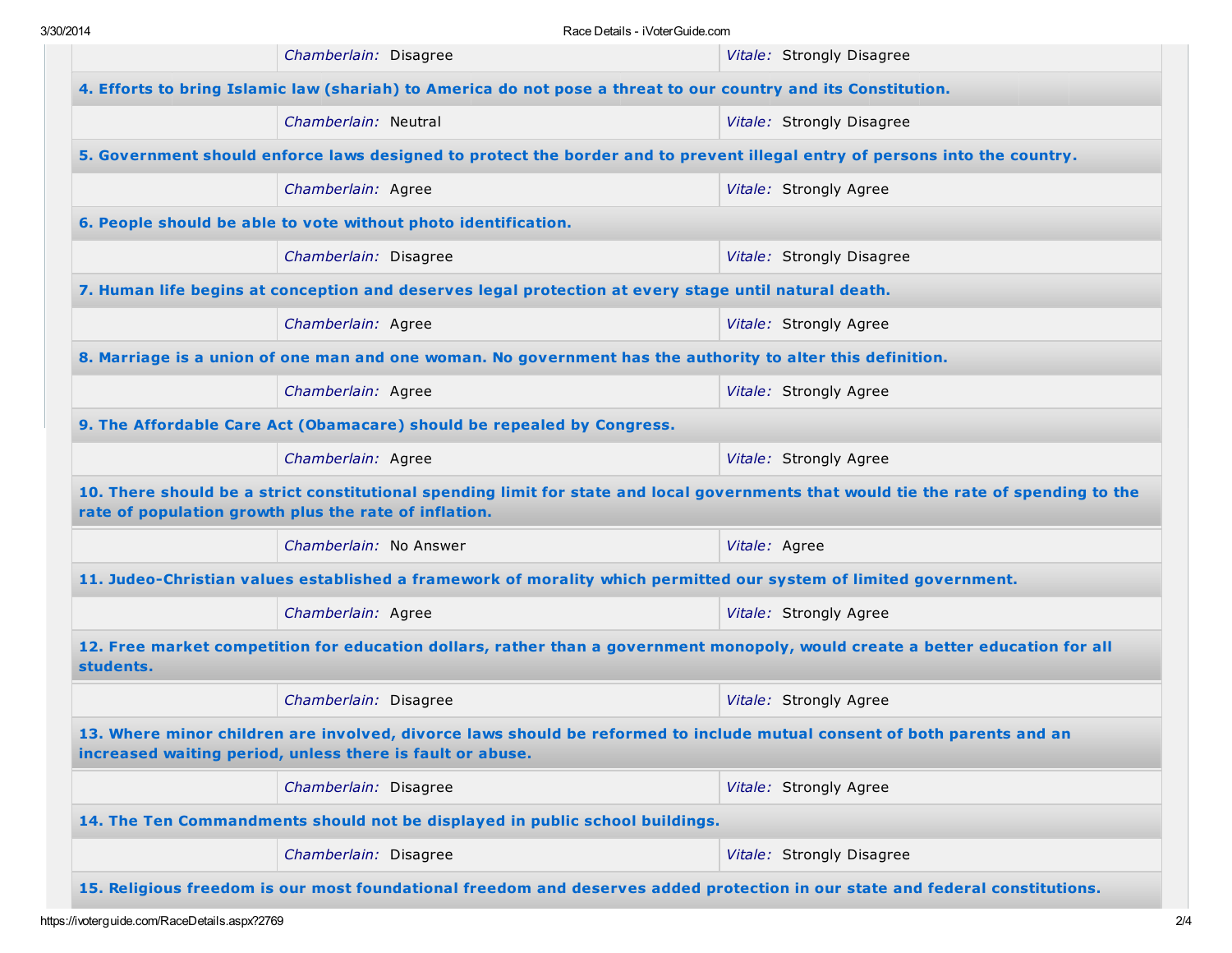|                                                                                                                                                                                                                                                                                                                                                                 | Chamberlain: Neutral                                       | Vitale: Strongly Agree                                                                                                                                                                                                                                                                                                                                                                                                                                                                                                                                                                                                                                                                                                                                                                                                       |  |  |
|-----------------------------------------------------------------------------------------------------------------------------------------------------------------------------------------------------------------------------------------------------------------------------------------------------------------------------------------------------------------|------------------------------------------------------------|------------------------------------------------------------------------------------------------------------------------------------------------------------------------------------------------------------------------------------------------------------------------------------------------------------------------------------------------------------------------------------------------------------------------------------------------------------------------------------------------------------------------------------------------------------------------------------------------------------------------------------------------------------------------------------------------------------------------------------------------------------------------------------------------------------------------------|--|--|
| 16. What in the nature of mankind caused America's Founders to carefully define, separate, and limit powers within the<br><b>Constitution?</b>                                                                                                                                                                                                                  |                                                            |                                                                                                                                                                                                                                                                                                                                                                                                                                                                                                                                                                                                                                                                                                                                                                                                                              |  |  |
|                                                                                                                                                                                                                                                                                                                                                                 | Chamberlain: The desire to be free and to self govern.     | Vitale: An imperfection in human nature across all time,<br>proclivity toward sin. We are not angels, as Publius said<br>and we need a system of checks and balances, in order<br>to govern ourselves. Had we been angels we would need<br>no government.                                                                                                                                                                                                                                                                                                                                                                                                                                                                                                                                                                    |  |  |
|                                                                                                                                                                                                                                                                                                                                                                 | ensure the safety and equitable treatment of all citizens. | 17. The founders established pure democracy in the Constitution because they believed that it is the best form of government to                                                                                                                                                                                                                                                                                                                                                                                                                                                                                                                                                                                                                                                                                              |  |  |
|                                                                                                                                                                                                                                                                                                                                                                 | Chamberlain: Neutral                                       | Vitale: Strongly Disagree                                                                                                                                                                                                                                                                                                                                                                                                                                                                                                                                                                                                                                                                                                                                                                                                    |  |  |
| 18. Based on the Declaration of Independence and the U.S. Constitution, please arrange the following entities, starting with the<br>highest source of authority, and continue the list in descending order of authority, skipping any that do not apply: Academia,<br>Congress, Constitution, God, Industry, Media, Professional Sports, Supreme Court, Voters. |                                                            |                                                                                                                                                                                                                                                                                                                                                                                                                                                                                                                                                                                                                                                                                                                                                                                                                              |  |  |
|                                                                                                                                                                                                                                                                                                                                                                 | Chamberlain: God, Voters, Constitution                     | Vitale: God, Voters, Constitution, Congress, Supreme<br>Court                                                                                                                                                                                                                                                                                                                                                                                                                                                                                                                                                                                                                                                                                                                                                                |  |  |
|                                                                                                                                                                                                                                                                                                                                                                 | 19. Briefly describe your spiritual beliefs and values.    |                                                                                                                                                                                                                                                                                                                                                                                                                                                                                                                                                                                                                                                                                                                                                                                                                              |  |  |
|                                                                                                                                                                                                                                                                                                                                                                 | Chamberlain: God, Family and Country                       | Vitale: I am a Christian who believes Jesus Christ is my                                                                                                                                                                                                                                                                                                                                                                                                                                                                                                                                                                                                                                                                                                                                                                     |  |  |
|                                                                                                                                                                                                                                                                                                                                                                 |                                                            | Lord and savior and died for me and all individuals on the<br>cross for our redemption. He is the way, the truth and the<br>life.I believe in one God in three person, Father, Son and<br>Holy Ghost. I also believe He created us equal but not the<br>same and that we have a proclivity toward sin, which<br>comes from original sin. I believe we are created in the<br>image and likeness of God and are temples of the Holy<br>Spirit. I believe the Bible to be the inspired word of God<br>and this is how we come to know Jesus, through the<br>Gospels. I believe we will be individually judged and<br>believe in the resurrection of the human body. My family<br>also believes strongly in religious freedom which is why<br>our family business is one of 36 companies suing<br>Obamacare and the HHS mandate. |  |  |
| = Incumbent                                                                                                                                                                                                                                                                                                                                                     | Chamberlain, Doug (R)<br>H.                                | Vitale, Nino (R)<br>IA.                                                                                                                                                                                                                                                                                                                                                                                                                                                                                                                                                                                                                                                                                                                                                                                                      |  |  |